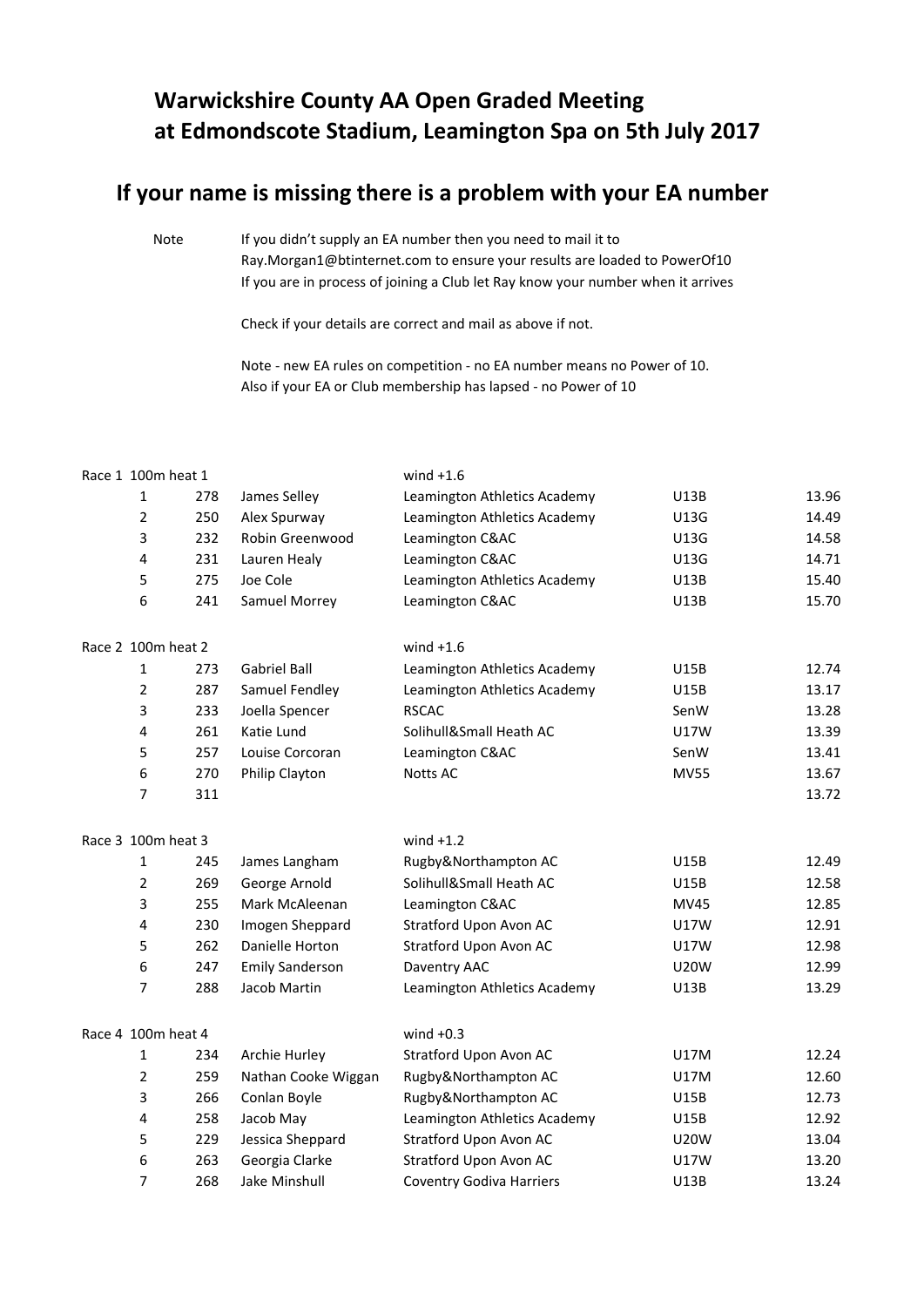| Race 5 100m heat 5  |     |                         |                                 |             |         |
|---------------------|-----|-------------------------|---------------------------------|-------------|---------|
| $\mathbf{1}$        | 243 | Dieks Anthony           | <b>Coventry Godiva Harriers</b> | SenM        | 11.30   |
| $\overline{2}$      | 252 | Alex Evans              | Stratford Upon Avon AC          | <b>U17M</b> | 11.59   |
| 3                   | 249 | Peter Morgan            | Unattached                      | SenM        | 11.86   |
| 4                   | 248 | Calum Casey             | Daventry AAC                    | <b>U17M</b> | 12.11   |
| 5                   | 244 | <b>Dionne Samuels</b>   | <b>Birchfield Harriers</b>      | SenW        | 12.41   |
| 6                   | 228 | Jonathan Knox           | <b>Coventry Godiva Harriers</b> | U17M        | 12.74   |
| Race 6 1500m heat 1 |     |                         |                                 |             |         |
| 1                   | 333 | Tom Lebeau              | Cookham RC                      | U13B        | 5.23.25 |
| 2                   | 285 | Robert James            | Kenilworth Runners              | <b>MV35</b> | 5.28.12 |
| 3                   | 310 | Christopher Hunt        | Stratford Upon Avon AC          | U13B        | 5.28.71 |
| 4                   | 290 | Amy Wood                | <b>Coventry Godiva Harriers</b> | <b>U17W</b> | 5.29.73 |
| 5                   | 224 | Zac Cale                | Leamington Athletics Academy    | U13B        | 5.32.38 |
| 6                   | 329 | <b>Emily Roberts</b>    | Cookham RC                      | U13G        | 5.32.70 |
| 7                   | 294 |                         |                                 |             | 5.33.56 |
| 8                   | 325 | Ned Campbell            | Stratford Upon Avon AC          | U15B        | 5.34.09 |
| 9                   | 277 | Joe Chantrey            | Leamington Athletics Academy    | U15B        | 5.34.23 |
| $10\,$              | 226 | Rachel Newport          | Charnwood AC                    | U13G        | 5.36.91 |
| 11                  | 292 | <b>Emily Lovett</b>     | Leamington C&AC                 | U15G        | 5.43.74 |
| 12                  | 289 | Ana Lovett              | Leamington C&AC                 | U15G        | 5.48.12 |
| 13                  | 236 | Laura Lewis             | Tamworth AC                     | SenW        | 5.59.68 |
| 14                  | 342 | Rositsa Gugutkova       | Leamington C&AC                 | U15G        | 6.11.50 |
| 15                  | 251 | Alexander Hobden        | Leamington Athletics Academy    | U13B        | 6.16.08 |
| 16                  | 337 | <b>Charlotte Ratley</b> | Leamington Athletics Academy    | U13G        | 6.24.22 |
| 17                  | 225 | Gina Lodowski           | Abingdon AC                     | <b>WV45</b> | 6.52.49 |
| Race 7 1500m heat 2 |     |                         |                                 |             |         |
| 1                   | 316 | Adam Notley             | Spa Striders                    | SenM        | 4.48.35 |
| $\overline{2}$      | 309 | Nick Seagrave           | <b>BRAT Club</b>                | SenM        | 4.57.12 |
| 3                   | 330 | Euan Russell            | Cookham RC                      | U13B        | 5.04.31 |
| 4                   | 320 | Freya Bennett           | <b>Coventry Godiva Harriers</b> | U15G        | 5.04.89 |
| 5                   | 327 | Cara terry              | Cookham RC                      | U13G        | 5.05.43 |
| 6                   | 297 | <b>Ben Masser</b>       | Hinckley RC                     | <b>U20M</b> | 5.08.50 |
| $\overline{7}$      | 299 | Dave Masser             | Hinckley RC                     | <b>MV45</b> | 5.08.84 |
| 8                   | 253 | <b>Robert Marlow</b>    | <b>Coventry Godiva Harriers</b> | U13B        | 5.14.34 |
| 9                   | 227 | Gemma Newport           | Charnwood AC                    | U15G        | 5.16.74 |
| $10\,$              | 331 |                         |                                 |             | 5.19.13 |
| 11                  | 223 | Rosie Cale              | Leamington C&AC                 | U15G        | 5.19.17 |
| 12                  | 272 | <b>Tomas Maidment</b>   | Solihull&Small Heath AC         | U13B        | 5.19.66 |
| 13                  | 264 | Melanie Gould           | Leamington C&AC                 | U13G        | 5.20.73 |
| 14                  | 237 | Isabelle Jones          | Abingdon AC                     | U15G        | 5.31.40 |
| 15                  | 332 | Siena Brancato          | Cookham RC                      | U13G        | 5.39.96 |
| 16                  | 235 | Sian Lewis              | Tamworth AC                     | U15G        | 5.50.18 |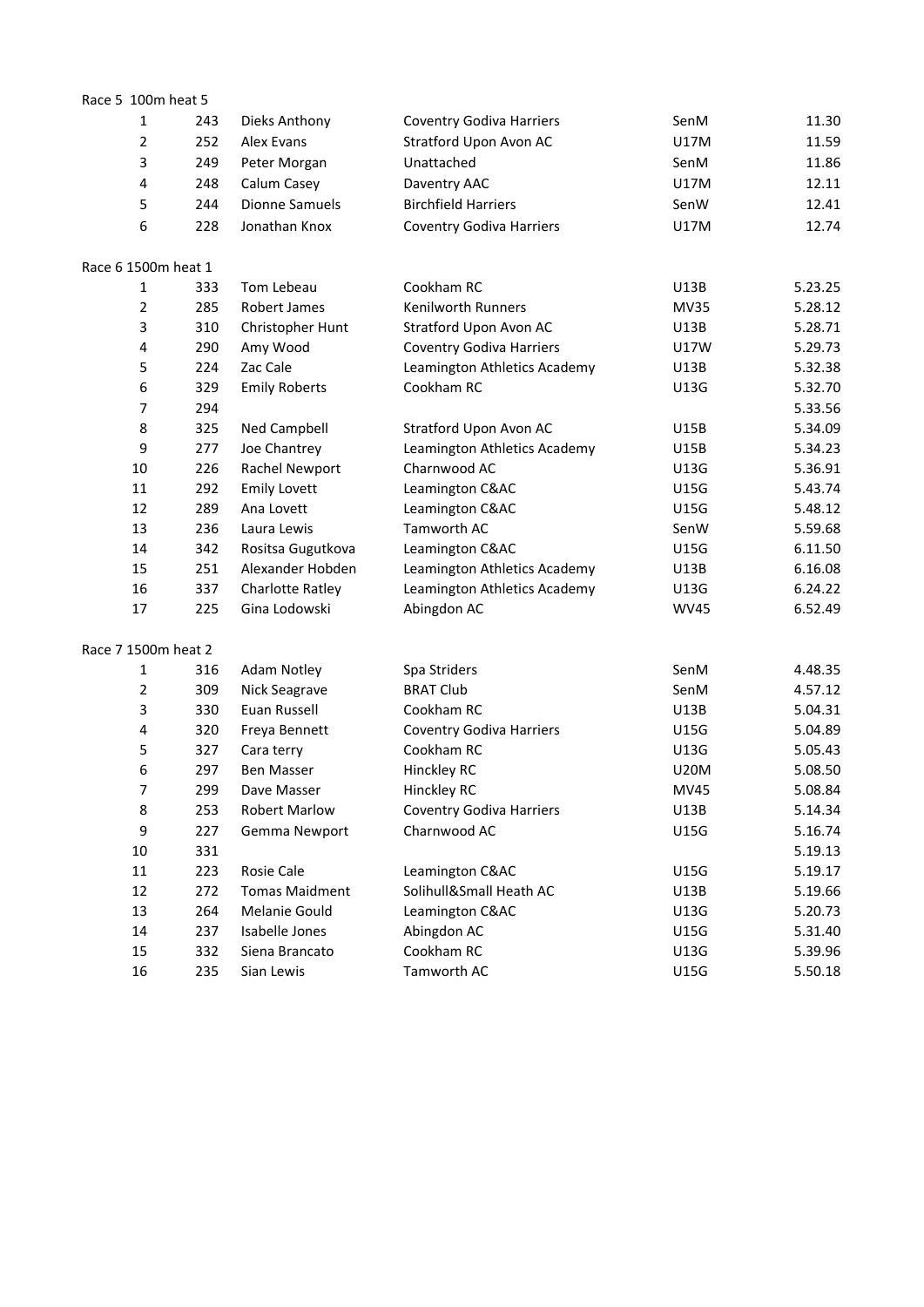| Race 8 1500m heat 3 |     |                        |                                            |             |                        |
|---------------------|-----|------------------------|--------------------------------------------|-------------|------------------------|
| 1                   | 302 | Simon Birch            | Hinckley RC                                | SenM        | 4.41.50                |
| $\overline{2}$      | 306 | Ryan Hand              | <b>Birchfield Harriers</b>                 | U13B        | 4.44.90                |
| 3                   | 295 | Jason Brotherhood      | <b>Coventry Godiva Harriers</b>            | <b>MV35</b> | 4.47.69                |
| 4                   | 308 | Molly Browne           | <b>BRAT Club</b>                           | SenW        | 4.48.30                |
| 5                   | 305 | Megan Taylor           | <b>Birchfield Harriers</b>                 | U17W        | 4.48.31                |
| 6                   | 319 | Luke Greenfield        | Daventry ACC                               | <b>U20M</b> | 4.50.17                |
| 7                   | 300 | Matthew Johnson        | Hinckley RC                                | <b>MV35</b> | 4.51.50                |
| 8                   | 303 | Rebecca Hair           | <b>BRAT Club</b>                           | SenW        | 4.53.53                |
| 9                   | 326 | Georgina Campbell      | Stratford Upon Avon AC                     | U15G        | 4.53.88                |
| $10\,$              | 239 | Mieke Bedlington       | Abingdon AC                                | U15G        | 4.54.23                |
| 11                  | 321 | Will Warner            | Leamington Athletics Academy               | U15B        | 4.56.06                |
| 12                  | 279 | Amy Harland            | <b>Birchfield Harriers</b>                 | U13G        | 4.56.19                |
| 13                  | 318 | Josh Greenfield        | Daventry ACC                               | U17M        | 4.56.90                |
| 14                  | 317 | Damian Baker           | Daventry AAC                               | <b>MV35</b> | 4.56.95                |
| 15                  | 328 | Frank McGrath          | Cookham RC                                 | U13B        | 4.58.60                |
| 16                  | 240 | Chloe Pettitt          | <b>Birchfield Harriers</b>                 | <b>U15G</b> | 5.06.28                |
| Race 9 1500m heat 4 |     |                        |                                            |             |                        |
| 1                   | 291 | Paul Andrew            | Leamington C&AC                            | <b>MV35</b> | 4.15.89                |
| $\overline{2}$      | 242 | <b>Clark Roberts</b>   | <b>Coventry Godiva Harriers</b>            | SenM        | 4.19.58                |
| 3                   | 283 | Henry Brocklehurst     | <b>Bournville Harriers</b>                 | SenM        | $4.21.10*$             |
| 4                   | 265 | Phil Gould             | Leamington C&AC                            | <b>MV35</b> | 4.21.60*               |
| 5                   | 282 |                        |                                            |             | 4.24.99                |
| 6                   | 304 | Kieran Chahal          | Leamington C&AC                            | <b>U20M</b> | 4.30.38                |
| 7                   | 298 | Joshua Robins          | Bromsgrove&Redditch AC                     | U15B        | 4.30.86                |
| 8                   | 260 | Sam McFall             | <b>Birchfield Harriers</b>                 | <b>U15B</b> | 4.37.05                |
| 9                   | 271 | Jai Sispal             | Leamington C&AC                            | <b>U15B</b> | 4.37.57                |
| $10\,$              | 274 |                        |                                            |             | 4.41.05                |
| 11                  | 293 | <b>Tyler Francis</b>   | Wolverhampton & Bilston                    | <b>U15B</b> | 4.41.32                |
| 12                  | 284 |                        |                                            |             | 4.42.05                |
| 13                  | 256 | <b>Henry Faizey</b>    | Solihull&Small Heath AC                    | U13B        | 4.42.45                |
| 14                  | 296 | <b>Finnan Robins</b>   | Bromsgrove&Redditch AC                     | <b>U13B</b> | 4.53.99                |
|                     |     |                        |                                            |             | *manually entered time |
| Race 10 300m heat 1 |     |                        |                                            |             |                        |
| $\mathbf{1}$        | 287 | Samuel Fendley         | Leamington Athletics Academy               | U15B        | 45.61                  |
| $\overline{2}$      | 343 | <b>Emily Reed</b>      | <b>Coventry Godiva Harriers</b>            | U17W        | 46.63                  |
| 3                   | 254 | <b>Rebecca Marlow</b>  | <b>Coventry Godiva Harriers</b>            | U15B        | 49.24                  |
| 4                   | 324 | Ben Wilkinson          | Leamington Athletics Academy               | U15B        | 49.64                  |
| 5                   | 314 | Rosie Cherry           | <b>Coventry Godiva Harriers</b>            | <b>U15G</b> | 49.78                  |
| 6                   | 334 | <b>Bobbie Clisham</b>  | <b>Coventry Godiva Harriers</b>            | U15G        | 51.03                  |
| Race 11 300m heat 2 |     |                        |                                            |             |                        |
| $\mathbf{1}$        | 246 | Alfie Sanderson        |                                            | U15B        | 39.99                  |
| $\overline{2}$      | 340 | Jordan Fisher Brindle  | Daventry AAC<br><b>Birchfield Harriers</b> |             |                        |
|                     |     |                        |                                            | U15B        | 40.05                  |
| 3                   | 230 | Imogen Sheppard        | Stratford Upon Avon AC                     | U17W        | 41.98                  |
| 4                   | 313 | <b>Holly Cherry</b>    | <b>Coventry Godiva Harriers</b>            | U17W        | 43.61                  |
| 5                   | 276 | <b>Nadine Starling</b> | <b>Coventry Godiva Harriers</b>            | <b>U15G</b> | 45.68                  |
| 6                   | 235 | Sian Lewis             | Tamworth AC                                | U15G        | 46.20                  |